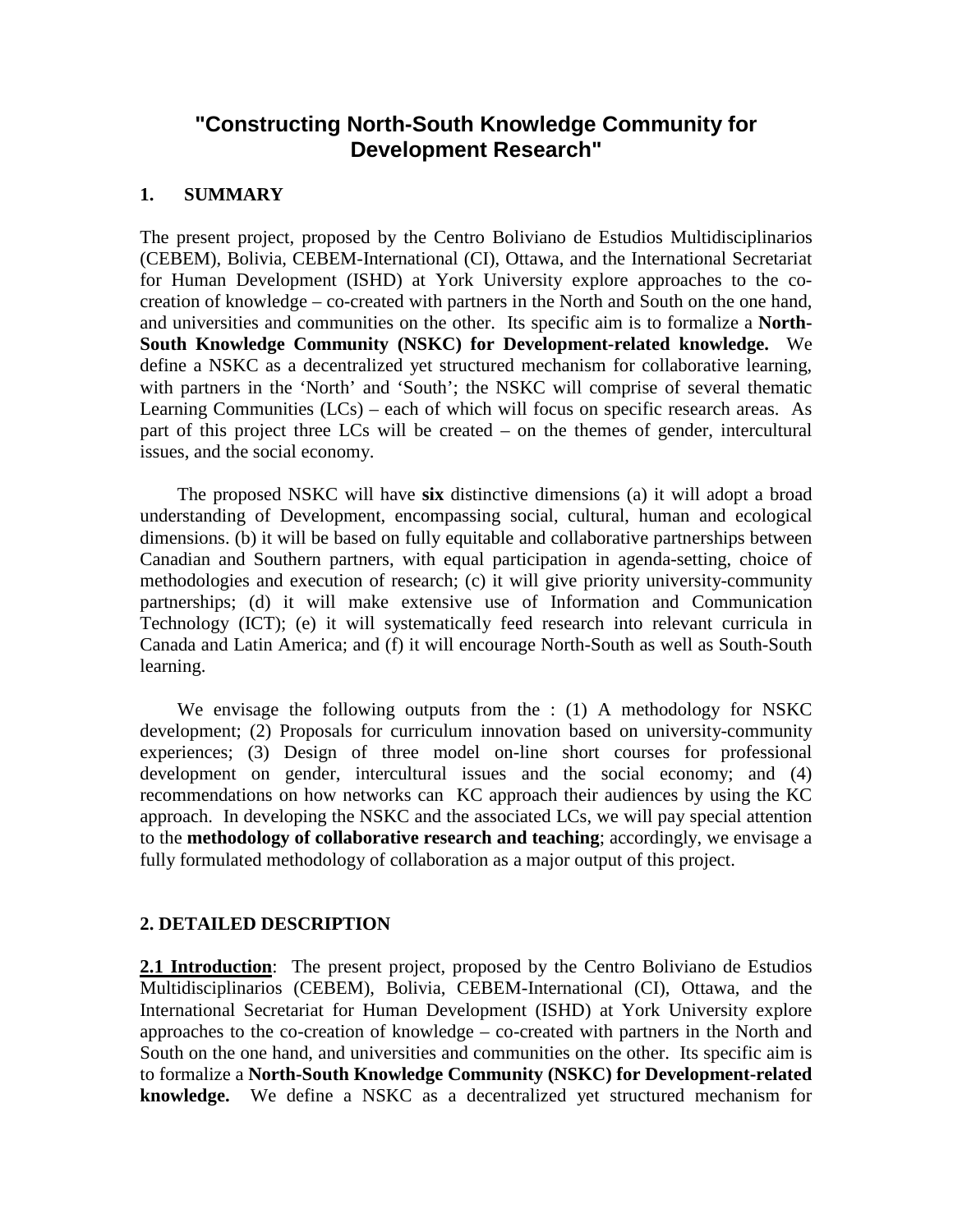collaborative learning, with partners in the 'North' and 'South'; the NSKC will comprise of several thematic Learning Communities (LCs) – each of which will focus on specific research areas.

 The proposed NSKC will have **six** distinctive dimensions (a) it will adopt a broad understanding of Development, encompassing social, cultural, human and ecological dimensions. (b) it will be based on fully equitable and collaborative partnerships between Canadian and Southern partners, with equal participation in agenda-setting, choice of methodologies and execution of research; (c) it will give priority university-community partnerships; (d) it will make extensive use of Information and Communication Technology (ICT); (e) it will systematically feed research into relevant curricula in Canada and Latin America; and (f) it will encourage North-South as well as South-South learning. In developing the NSKC and the associated LCs, we will pay special attention to the **methodology of collaborative research and teaching**; accordingly, we envisage a fully formulated methodology of collaboration as a major output of this project.

**2.2 Context and Significance:** Research and training for Development remains a critical problem both in the North and the South. In Canada for example, institutions, which train development professionals face the constant challenge of bringing classroom education close to the lived realities in the South. Southern institutions, on the other hand, are constrained by the paucity of resources. This situation is more acute in small or provincial universities, which train the majority of development/public sector professionals for the local or provincial levels. On the one hand, resource constraints leave many of their knowledge needs consistently unmet. On the other these institutions produce excellent practices of development despite their challenges, which remain isolated and invisible and receive little national or international support. These experiences rarely feed into university curriculum either in the North or South, despite their enormous potential to contribute to knowledge and learning. These views are repeatedly echoed at major international conferences - such as the recent UNESCO Conference on Higher Education in Paris, July 2009; the Steering Committee meeting for the Global Alliance for Community Engaged Research (GACER) and the Living Knowledge Conference held both [i](#page-12-0)n Belfast, Ireland, in August 2009, and so on.<sup>i</sup>

 In August 2009, CEBEM organized a conference on curriculum development in Manizales, Colombia in association with the Ibero-American Network of Graduate Programs on Territorial Policies and Studies" (RIPPET) which has 35 members. Representatives of a university in Northern Peru traveled by bus for over three days across Ecuador and Colombia to attend it. In Manizales, which is a core coffee growing region, we also learnt how local universities are doing exemplary work with communities ranging from research on coffee productivity to local planning, poverty alleviation, and violence - which would make invaluable contributions to knowledge for development. It emerged very clearly from the Manizales conference that community-engaged research, professional development, participatory learning, and curricular innovation are clear needs, particularly amongst smaller institutions in the region that are consistently remaining unmet. However, the kind of knowledge that is required cannot simply be 'transferred' from the North to the South or from academia to the community. What is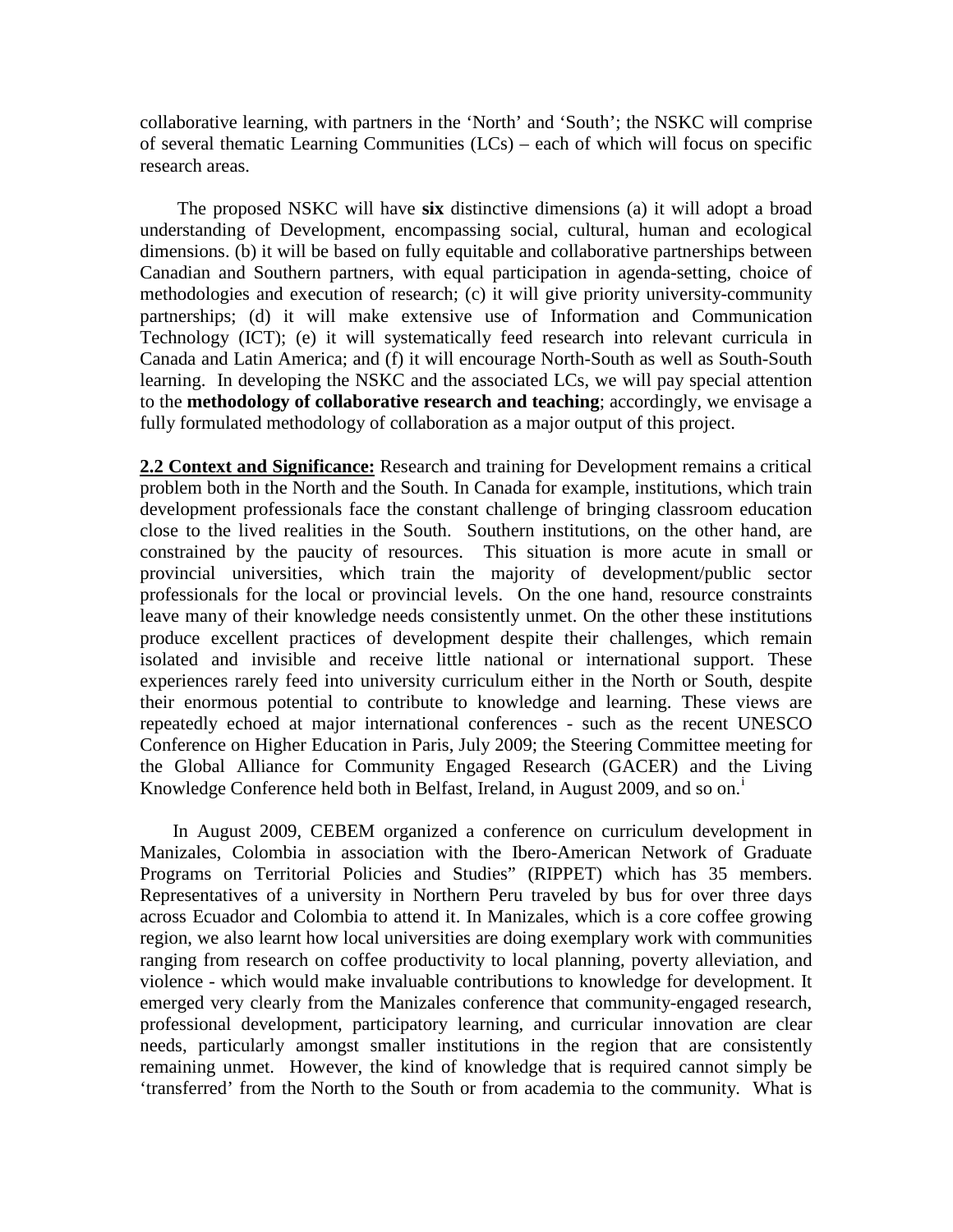required rather is systematic co-creation of a qualitatively new kind of knowledge. Our experience indicates that **ICT-based NSKCs** can be critical instruments for meeting these knowledge gaps, particularly for small or provincial higher education institutions in the South. They can also aid Northern institutions in internationalizing their content, enrich their curriculum and enable graduates to learn about the realities of development.

 ISHD and CEBEM are currently partners in a project that can contribute significantly to the proposed NSKC. Funded by IDRC, and led by CEBEM, this project is entitled **North-South Knowledge Partnerships: Promoting the Canada-Latin**  America Connection (CCD-CKD hereafter).<sup>[ii](#page-12-1)</sup> Its aim is to provide Latin American partners greater access to Canadian research and vice-versa, and to convert existing research into relevant pedagogical tools (See Table 1).

| Table 1. CCD-CKD: Partners and Expected Outputs |  |
|-------------------------------------------------|--|
|                                                 |  |

| <b>Canadian partners</b>                     | <b>Expected outputs</b>                   |  |
|----------------------------------------------|-------------------------------------------|--|
| • Canadian Community<br>Economic             | a. A portal and associated structures for |  |
| Development Network (CCEDNet)                | the activities of CCD-CKD partners        |  |
| • Institute for the Study of International   | b. Short virtual courses for professional |  |
| Development, McGill University               | development in four thematic areas;       |  |
| • Centre for Intercultural Communications    | c. Short-term opportunities<br>for        |  |
| (UBC-CIC), University of British Columbia    | Canadian and Latin American               |  |
| • Centre for Research on Latin America and   | graduate students, postgraduate           |  |
| the Caribbean (CERLAC), York University      | fellows, academics, and practitioners;    |  |
| • Centre for Sustainable Community           | d. Further development of the Social      |  |
| Development (SFU-CSDC), Simon Fraser         | Analysis System (SAS2) in Latin           |  |
| University                                   | America through capacity building         |  |
| • ISHD, York University                      | and application to new problems and       |  |
| • Ontario Institute for Studies in Education | situations. <sup>iii</sup>                |  |
| (OISE), University of Toronto                |                                           |  |

**2.3 Objectives**: The main objective of the present project is to utilise the partnerships and resources being generated by CCD-CKD to formalize a North-South Knowledge Community (NS**KC**) according to the criteria (a)-(f) outlined in Section 2.1 above. As indicated above, a KC comprises several Learning Communities (LCs) in specific thematic areas. As part of this project, three such thematic (LCs) on **gender, intercultural issues** and **the social economy** will be created as pilot components of the NSKC.

 A second and related objective of the project is to systematize a methodology for developing the LCs and NSKCs, which can then be applied to create more LCs and continuously expand the NSKC.

 A third objective is to disseminate these findings through our well-established electronic forums. Primary amongst these are CEBEM's newsletter which has 150,000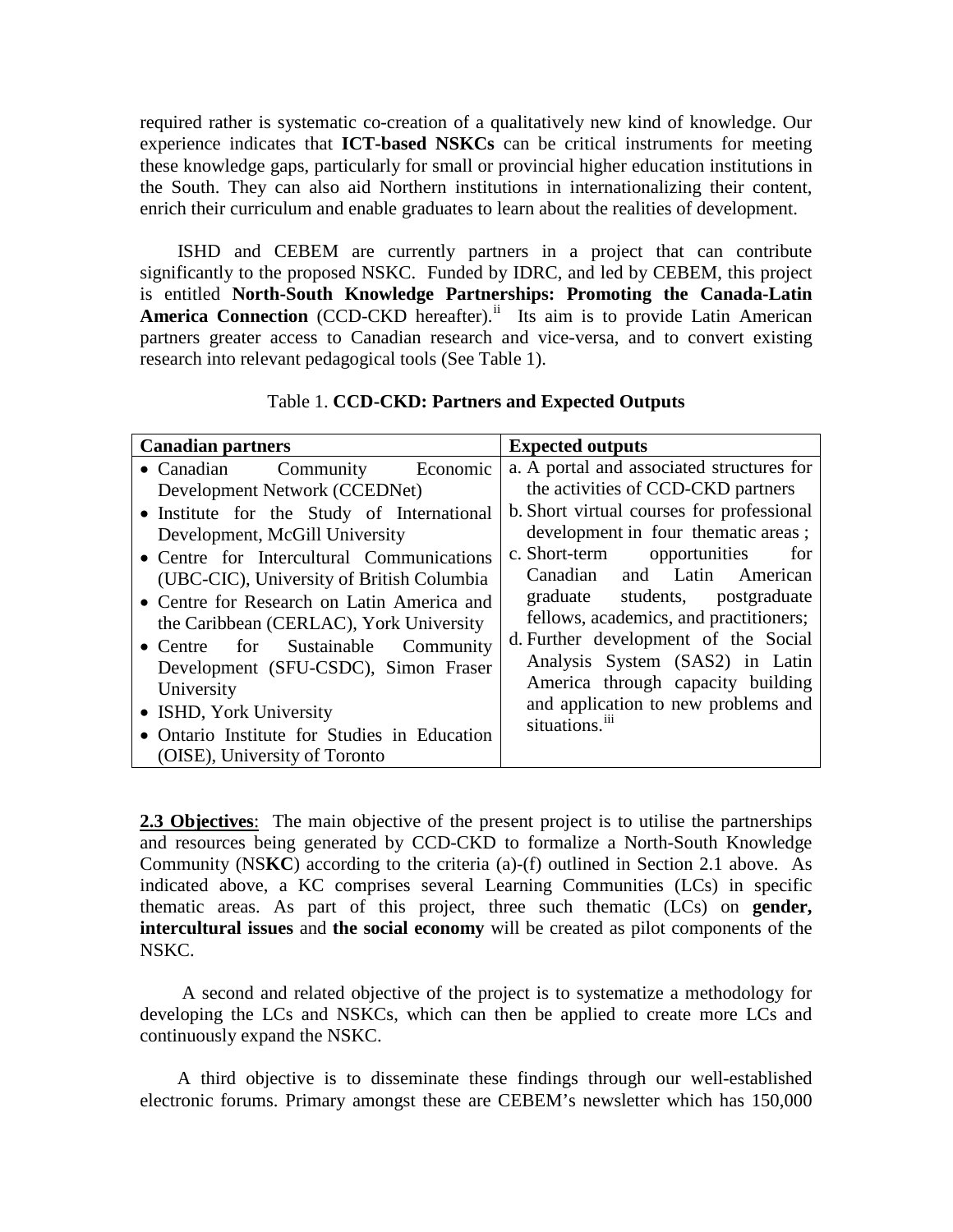subscribers and ISHD's gateway HDRNet which is published in Spanish and English and has subscribers from 95 countries ranging from UN officials to grassroots organizations.

**2.4 Methodology**: We will begin by building the three LCs, which will then be integrated into the NSKC. The process we envisage is as follows.

 First, using databases produced by CCD-CKD, we will identify three universitycommunity collaborations in each theme: gender, intercultural communication and social economy. These will be selected from Canada, Latin America, or other areas in the South. For Latin America, we will focus on small and provincial universities in Bolivia, Colombia, Ecuador and Peru. Once we identify these collaborations, we will approach the institutions involved to participate in the building of the thematic LC. We will use the model created by CEBEM for the *Learning Network for the Conservation* (RAC), with the support of International Conservation, Bol[iv](#page-12-3)ia.<sup>iv</sup> It is a self-administered interactive space that allows users to create thematic areas, upload material and organize forums. Following the RAC model, the participants of each LC will:

- 1. Exchange information about their specific university-community collaboration
- 2. Collectively determine methodologies for curriculum development, co-production of knowledge, greater involvement of stakeholders etc. These interactions would be actively led by CEBEM and ISHD.
- 3. Using methods determined in (2), participants will propose curriculum innovation, design short courses, and other relevant learning tools of interest to LC. These learning tools will be disseminated through CEBEM's virtual platforms to the wider community, who can make use of them and leave feedback.
- 4. Participants will evaluate the exercise in a final workshop in Toronto to assess the usefulness of the RAC model. These deliberations will be used to formalize a methodology to enhance the KC and develop more LCs.
- 5. Results of the project, the virtual model used, and the experience of the KC itself will be published as a special issue of CEBEM's virtual journal REDESMA. REDESMA is an initiative supported with CEBEM's own resources and small contributions.<sup>[v](#page-12-4)</sup> It offers free access and allows unlimited consultations. Special issues of CEBEM's newsletter mentioned above will be used also for disseminating results to Canada, Latin America and elsewhere. Other similar virtual journals in the region, like AGORA produced by the University of Manizales may also be used. For wider dissemination to other partners in the North and South, ISHD's electronic gateway will be used.

**2.5 Expected outputs:** We envisage the following outputs: (1) A methodology for NSKC development; (2) Proposals for curriculum innovation based on university-community experiences; (3) Design of three model on-line short courses for professional development on gender, intercultural issues and the social economy; and (4) recommendations on how networks can KC approach their audiences by using the KC approach.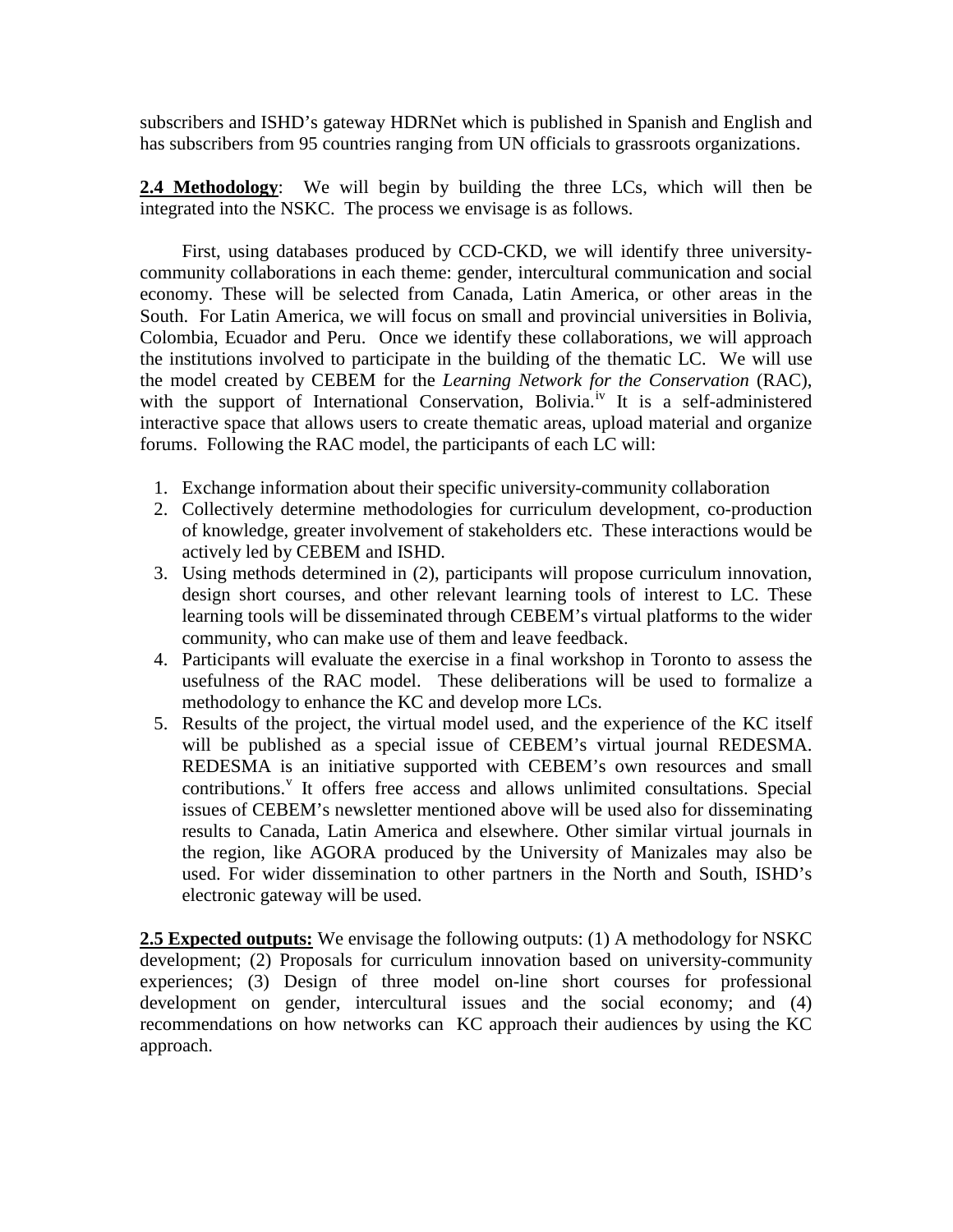**2.6 Strength of applicant and research team:** The applicant Ananya Mukherjee Reed is a professor of Political Science and International Development Studies and the Founding-Director of ISHD. All of ISHD's work stems from a vision of the university as an engaged social actor, whose task is not only to produce and disseminate knowledge but to foster non-exclusionary methods of knowledge production, to acknowledge the multiple sites of knowledge production and to open up potential alternative practices. Under her direction, ISHD has worked with leading Canadian and international organizations such as the International Labour Organization (ILO), Geneva; United Nations Office for Project Services (UNOPS), Rome and United Nations Development Program (UNDP). All of this work has been concerned with linking local development processes to national and international levels, and facilitating mutual learning between policy makers, practitioners and academics from different developmental contexts. She has also directed projects funded by IDRC and the SSHRC, which are relevant for the present project not only for their knowledge production models but also for the selected LC themes of gender and the social economy.

 As of September 2004, Mukherjee has been directing the project **Gender perspective from the Global South** funded by IDRC. The specific goal of the project is to create an inventory of material that represents voices, experiences, and conceptualisations of gender from various structural and geographical locations, in particular those that are marginalized. The broader conceptual goal is to arrive at a deeper understanding of the similarities and variations between these conceptualisations. Through the project we have identified experiences and initiatives, which are disseminated through our electronic library HDRNet and have been used to develop an electronic teaching tool. The teaching tool presents material produced by academics and community organizations from all corners of the Global South on themes such as work, race, indigeniety, political economy etc. The overall approach of the project is elaborated in our position paper 'Knowledge without Boundaries'.

 Mukherjee is also co-applicant in the SSHRC-funded Ontario Social Economy Suite since 2005. Here she is directing a sub-project entitled **Internationalizing the Social Economy,** which is creating linkages between social economy organizations in Ontario and India. One such organization is *Kudumbashree*, an award-winning womencentred anti-poverty initiative in Kerala, India, involving three million women. Its objective is to alleviate poverty by mobilizing women from the poorest families. One of its unique aspects is a Gender Self-learning Unit, where the participants collectively identify the key lessons learnt from their experiences, which are then documented and disseminated. CEBEM and ISHD see this work as a significant step for formalizing processes of South-South learning.

 Co-applicant Jose Blanes, is a sociologist by training and the Director of CEBEM. He has published extensively on municipal and regional development in Bolivia; informality, and the urban economy in La Paz; decentralization, social policy and municipal governments; the Social Participation Law in Bolivia; and local and communitarian development as multiple pathways for learning. This work has provided methodological tools for the evaluation of public policies. They have also been used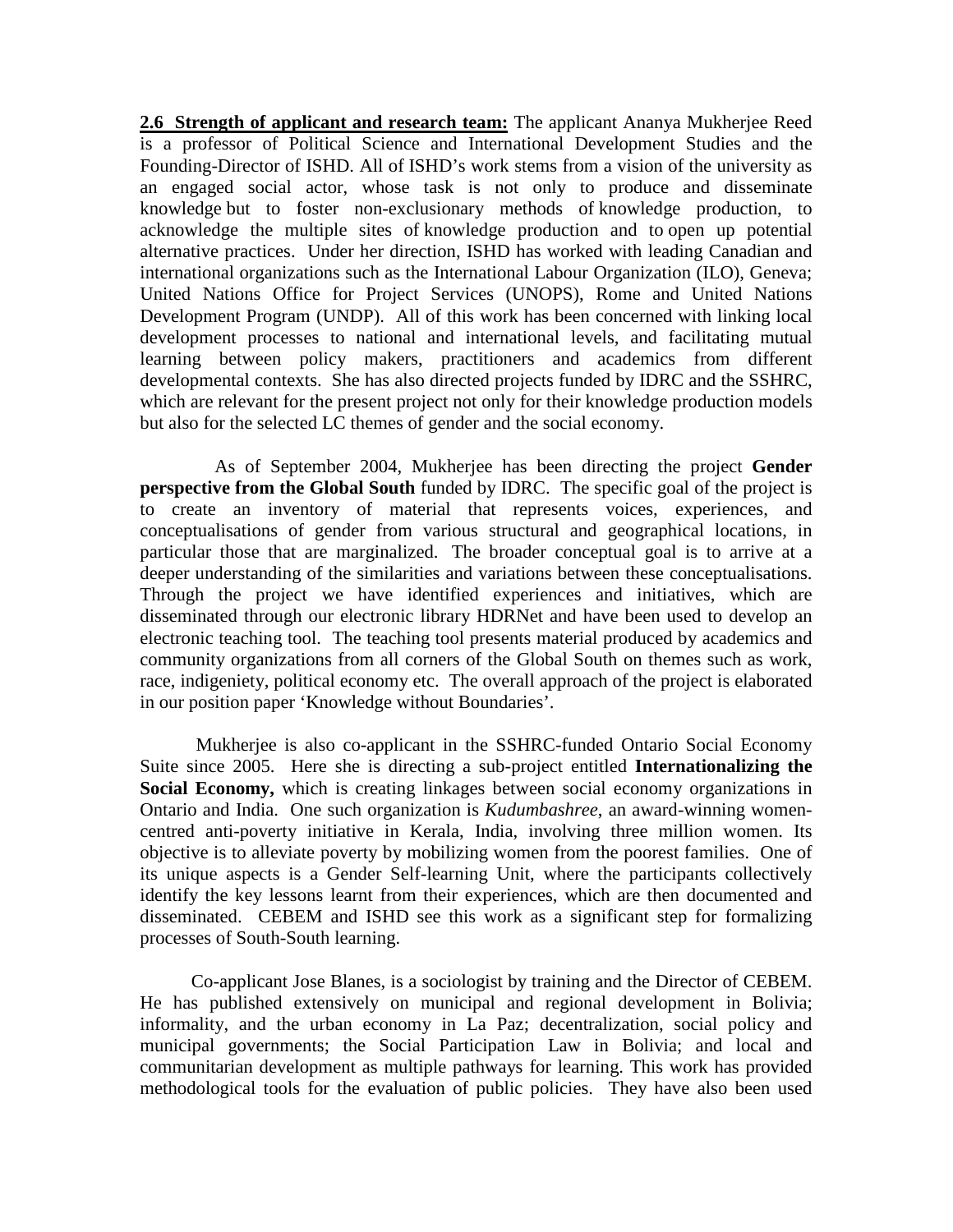extensively in several MA programs, such as the University of San Simon, Cochabamba; University of San Andres, La Paz; the Latin American Faculty of Social Sciences (FLACSO) in Ecuador, as well as in many training programs on social management for municipal officials. His accomplishments are reflected in CEBEM's successful trajectory.

Established in 1989, CEBEM is devoted to interdisciplinary research, professional (non-degree) training in social sciences from a multidisciplinary and international perspective, and the dissemination of knowledge. CEBEM collaborates with a variety of institutions across Latin America. Despite its small size, its accomplishments are substantial, due to its capacity to innovate and its ability to establish alliances with academic and research institutions throughout the Andean region and beyond.

 Under Blanes' leadership, CEBEM has established an impressive history of collaborating with Canadian academic and civil society institutions. It has received IDRC support since 1994 for projects in the areas of population studies, social policy, environmental development, and information sciences. It has collaborated with Carleton University on SAS2. SAS2 is an international initiative that provides access to an integrated collection of practical tools and strategies for collaborative inquiry, planning and evaluation in complex settings involving multiple stakeholders. SAS2 outputs are now used by practitioners for community-based research, organizational learning, project planning and evaluation, and public engagement. CEBEM is the main training organization for SAS2 in Latin America and the Caribbean. CEBEM has hosted Canadian interns from McGill, Concordia, Toronto and Guelph for thesis research in economics, political science, and local development. As a member of International Network of Local and Community Economic Development (RIDELC), CEBEM was involved in managing a Small Grants Competition of the Observatory on Local Development Policies. Blanes is also a member of the Program Advisory committee of the Canadian University Service Overseas (CUSO) for Latin America and the Caribbean.

 CEBEM has also worked with numerous institutional partners in Europe and the Americas. It has offered graduate training programs for degrees granted by the Universidad Complutense in Spain, University Mayor San Simon (UMSS-CESU), Cochabamba, and the Centro Latinoamericano de Economia Humana (CLAEH), Montevideo, Uruguay. As Internet access increased in the region, CEBEM created valuable innovations for combining classroom and virtual formats for advanced training in development. For example, CEBEM has pioneered the development of short-term internet-based courses for professional development which are widely used in the region.

 As mentioned above, CEBEM leads several knowledge networks under Blanes' leadership. It currently serves as Executive Secretariat of RIPPET, leads REDESMA, and is in charge of the Social Observatory on Effective Governance and Local Economic Development. A full account of its work in trans-national co-production of knowledge over the last 20 years can be viewed at [http://www.cebem.org/redes.php.](http://www.cebem.org/redes.php)

 **Mario Torres,** our second co-investigator, is a sociologist and social demographer. He is a member of CEBEM Bolivia and the Executive Director of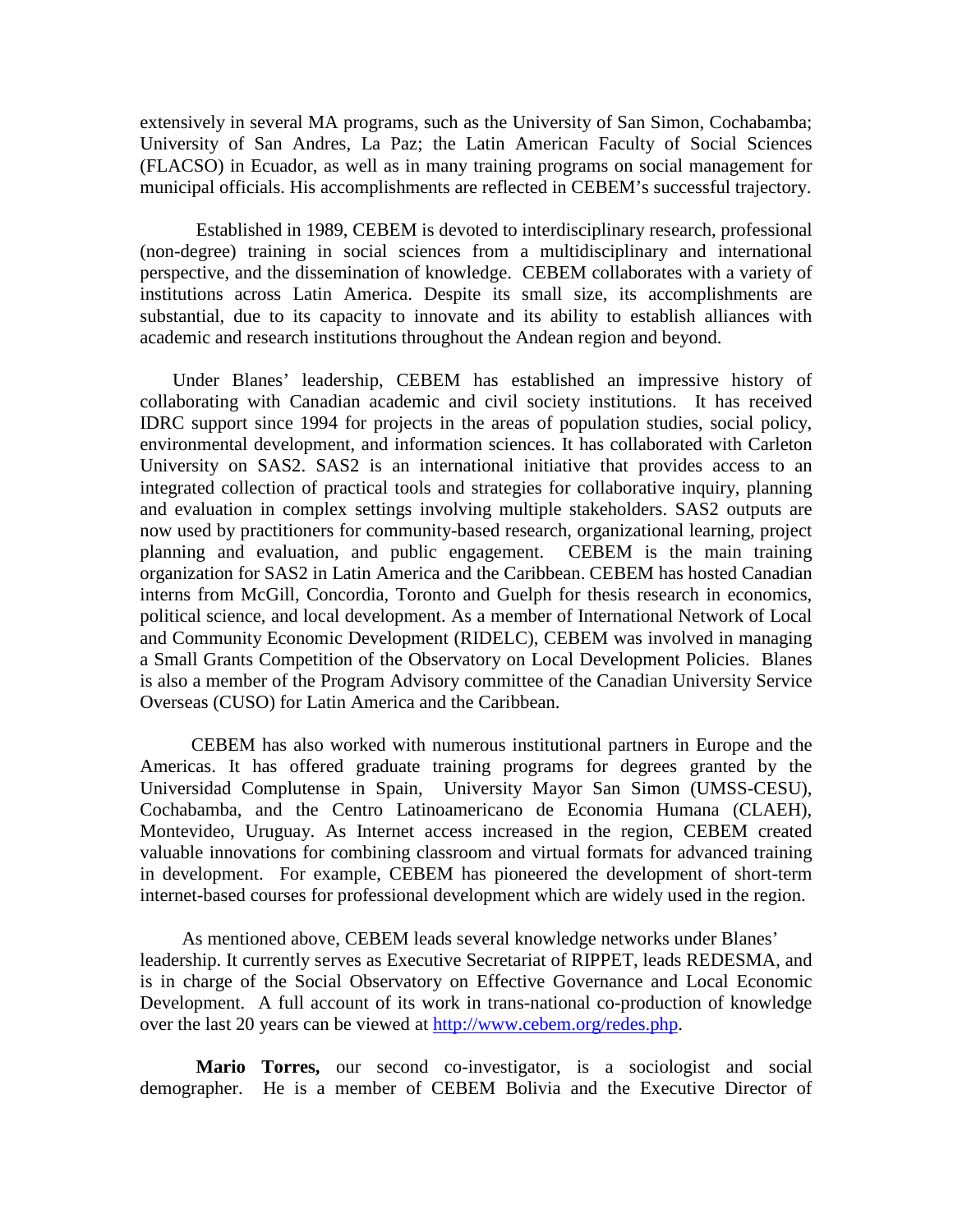CEBEM-International office in Ottawa. He has extensive experience in coordinating regional research networks in Latin America and the promotion of institutional partnerships. He currently coordinates the CCD-CKD project (now in its Phase II). He has over 30 years of international experience in project development across different countries and involving diverse partners and stakeholders. He has promoted successful research projects and teaching cases on social policy management, municipal health systems, decentralized management of health services, economics of social policy, social security reform in Latin America and pension plans systems, monitoring and evaluation of poverty alleviation, social policy decentralization, and methods and tools for policy assessment.

2.7 Sustainability and Future Collaborations: The interest expressed in diverse forums by international organizations and networks for a knowledge community as conceptualized here gives us reasons to be optimistic that the project outputs will be used and adopted by networks in the region. The model proposed here offers feasible strategies for sharing different kinds of knowledge(s), and combining academic inquiries with professional needs. The use of ICTs reduces costs and dramatically increases the possibility of exchange between diverse and geographically dispersed partners. The following are some of our existing partners who are most likely to become involved in the NSKC:

## A. **Networks in Latin America**

- The Ibero American Observatory on Employment and Social Economy (OIBESCOOP): CEBEM is currently discussing collaboration on courses for professional development
- Program on Organizations Management with a Gender Approach (PROGEO): PROGEO is Latin American network which has two objectives (a) to contribute to knowledge and training for women for the management of organizations; and (b) to bridge the digital divide across gender. CEBEM, PROGEO and ISHD are collaborating on producing courses under the CCD-CKD project.
- The Latin American Centre on Youth (CELAJU): CELAJU administers the Portal on Youth for Latin America and the Caribbean, the most extensive network of experts and practitioners on the topic in Latin America. CEBEM and CELAJU are already collaborating on dissemination activities.

## **B. Networks in Canada**

- The Canadian Community Economic Development Network (CCEDNEt): CCEDNet is a partner of the CCD-CKD project. It has already organized five participatory forums through CCD-CKD, which can easily be developed into a learning community and then integrated into the NSKC.
- Institutions of Democratic Governance Network (IDG-NET): A new network funded by the Canadian International Development Agency (CIDA), its mandate is to support governance institutions which promote accountable, participatory and strategic governance, especially in developing countries. Its founding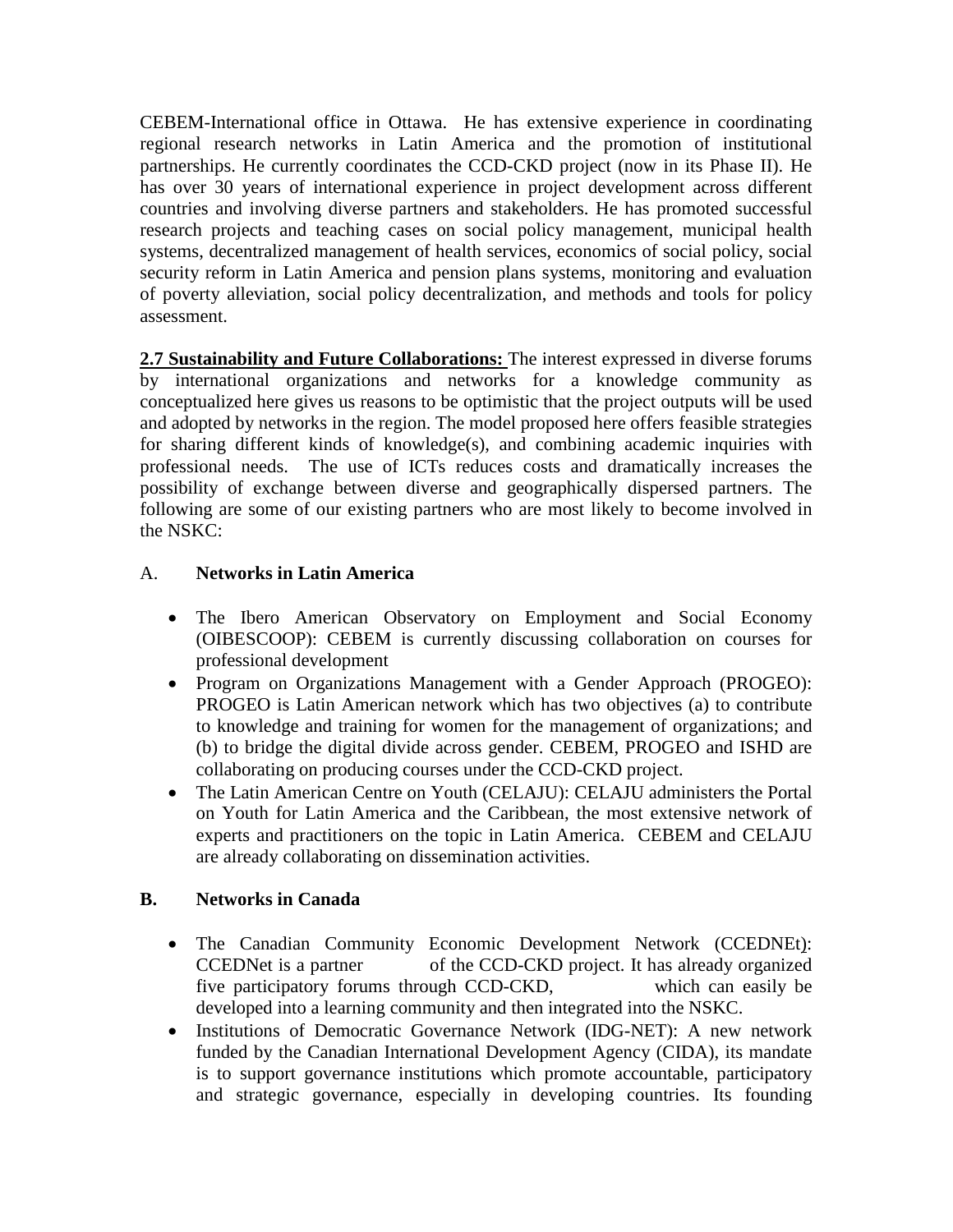members are the Institute of Governance Studies (Bangladesh), Centre for Good Governance (India), and the Institute on Governance (Canada). CCD-CKD has been instrumental for securing Latin American partners such as the Instituto POLIS (Brazil), the Latin American Faculty of Social Sciences (FLACSO) Chile and Argentina, and Centro Estado y Sociedad (Argentina).

• Global Alliance on Community-Engaged Research (GACER): Blanes, CEBEM's director was invited to participate in the Steering Committee Meeting at Belfast in August 2009. The project's results will be an input to GACER's activities for promoting community engaged research.

**2.8 Potential For Advancement, Impact And Value Added:** As we hope to have indicated above, the project has the potential to fill critical knowledge needs in the North and South. Its particular value added lies in its potential for producing models and methodologies for the co-production of knowledge with partners in the North and South, university and community. Second, it will generate significant resources for professional development and curricular innovation in the North and South. It will be particularly able to impact a large number of development/public policy professionals in the South, who face significant resource constraints and yet perform bulk of the developmental activities. Third, it will contribute to the efforts to draw more attention to community-engaged research, by introducing it in forums like UNESCO (see above). Fourth, it has a strong potential to foster South-South learning, both within the region and beyond.

**2.9 Potential For Leverage:** The project will add an important resource to the ongoing CCD-CKD project, which will reinforce its potential and impact. On the other hand, the methodology for organization of knowledge communities will be a resource for all parties mentioned above. These facts together will enhance the capacity to leverage funds from donor organizations interested in supporting proven methodologies for mobilizing knowledge around development initiatives and community-university collaboration.

**2.10 Student Training Opportunities:** Given the short duration of the project, the potential for student training is somewhat limited. Two students will participate in the project, one located at York and the other in CEBEM, La Paz. They will be involved primarily in the conceptual and research aspects of the project, i.e., in conceptualizing the methodological approach for the co-creation of knowledge. They will therefore contribute significantly to the publication that will outline the methodological issues. Second, they will also be trained in curriculum development and delivery.

### **3. REFERENCES**

CUexpo 2008 Community-University Partnerships: Connecting for Change Proceedings of the Third International Community-University Exposition (CUexpo 2008) Edited by Darlene E. Clover and Catherine McGregor

Balan, Jorge, and Philip G. Altbach (Ed)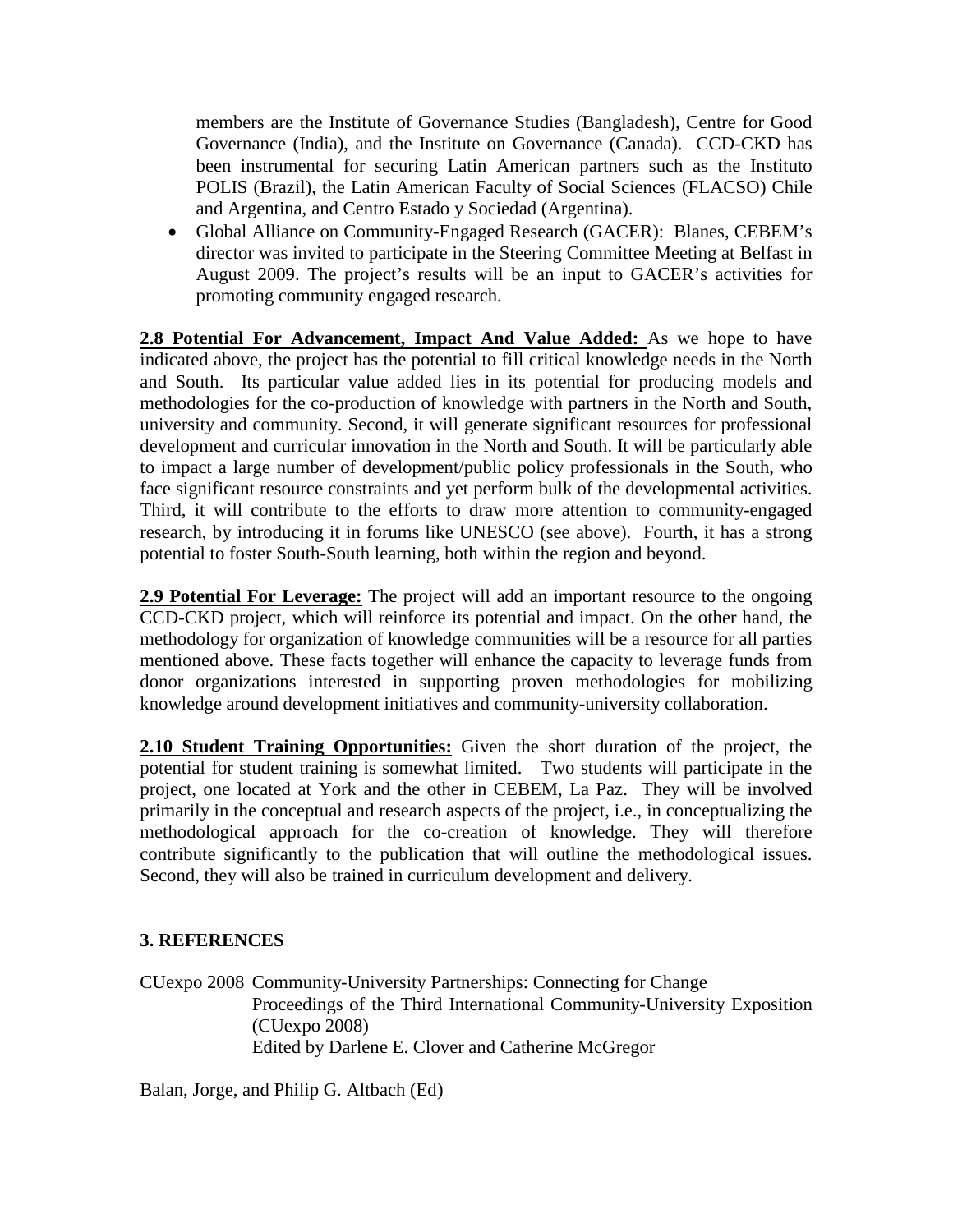World Class Worldwide: Transforming Research Universities in Asia and Latin America. Johns Hopkins University Press, 2007

- Blanes, Jose Latin America: Challenges and Achievements in the University-Community Association. Presented at 4<sup>th</sup> Living Knowledge Conference 'Engaged Communities, Engaged Universities: Developing policy and practice in participatory research", and at GACER Steering Committee Meeting at Belfast Regional Report Series, 25-29 August. Centro Boliviano de Estudios Multidisciplinarios (CEBEM) 2009
- Downie Jocelyn and Barbara Cottrell Community-Based Research Ethics Review: Reflections on Experience and Recommendations for Action. Health Law Review, June 2001: 8-18.
- Flicker Sarah, Beth Savan, Brian Kolenda and Matto Mildenberger A snapshot of community-based research in Canada: Who? What? Why? How?. Health Education Research Advance, February 25, 2007
- Global Alliance on Community Engaged research Higher Education, Community Engagement and The World We Want A Policy Brief to the World Conference on Higher Education, July 5-8, 2009
- Hall, Budd L Higher Education, Community-Engagement and the Public Good: The Future of Continuing Education. Office of Community-Based Research, University of Victoria.

Report on the 4th International Living Knowledge Conference-Belfast, August 2009 Office of Community-Based Research, University of Victoria

Hart Angie, Simon Northmore and Chloe Gerhardt

Audit and evaluation: demonstrating the worth of engagement National Co-ordinating Centre for Public Engagement. University of Bristol. NCCPE Research Synthesis.

Nirmala Lall, Assessing Community Engagement Impact: An initial review of the literature Office of Community-Based Research, University of Victoria, 2009.

Tremblay Crystal,

Community-based Participatory Research (CBPR) as a Tool for Empowerment and Public Policy. Office of Community-Based Research, University of Victoria.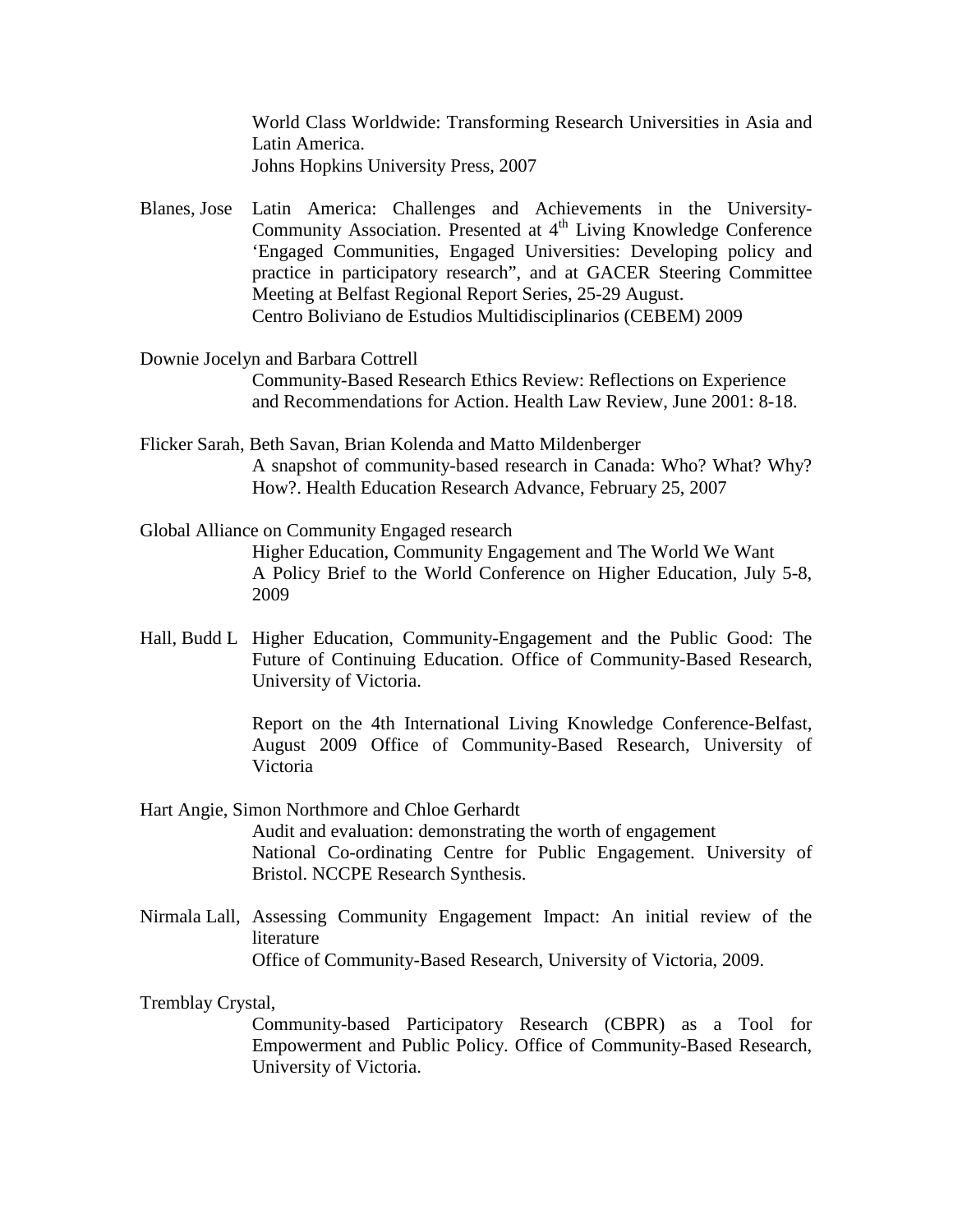OCBR Global Alliance on Community-Engaged Research Declaration released at the Closing Session of the Community-University Exposition 2008. Office of Community Based Research OCBR). University of Victoria.

#### **4. DESCRIPTION OF TEAM**

The International Secretariat for Human Development (ISHD), York University, and CEBEM will be the main partner institutions. CEBEM-International (CI) will provide additional support as CEBEM's office in Canada. In terms of value added, ISHD will contribute with its global perspective, in addition to the Canadian views; CI will mobilize all CCD-CKD resources towards the project; and CEBEM will give a key access to its ICT's resources and extensive institutional capital. The team will perform as follows:

Ananya Mukherjee Reed (ISHD) will have the role of project coordinator. Her responsibilities will be: (1) to ensure the overall attainment of the project's objectives; (2) to plan and coordinate the project's activities, and supervise and follow-up activities of the research team; (3) To contribute to identification of candidates from Canada for organization of the knowledge community, especially regarding the gender theme. She will enhance discussions on the topic by bringing the ISHD experience; (4) To contribute with identification of resource persons from other regions, particularly South Asia, that may help organization of the KC. In this way, it will be possible to put the project in a wider global perspective; (5) To participate in the KC activities, and (6) To implement the promotion strategy of the project in Canada and globally, based on ISHD resources and its international constituency.

Mario Torres (CI) will be Associate Researcher. His responsibilities will be: (1) To implement the methodology for the organization of the KC and to ensure generation of the model; (2) To ensure that the CCD-CKD project resources and products will feed the project's activities. The purpose is to capitalize on all advances made, thus enhancing the base of the experiment; (3) To coordinate with CCD-CKD partners in Canada in order to create the conditions for synergies between the two projects for collaboration, mutual learning, and co-production of materials. A particular focus will be on networks CCD-CKD is working with; (4) To prepare all materials and terms of reference needed for implementation of the KC and the evaluation workshop; (5) To contribute to identification of candidates from Canada for organization of the KC, particularly on the social economy theme, and (6) To participate in all KC activities.

Jose Blanes (CEBEM) will be research collaborator. His responsibilities will be: (1) To contribute to identification of candidates from Latin America for organization of the KC, giving especial attention to the theme on intercultural issues. His extensive contacts in the region will permit to bring candidates with strategic institutional and networking background; (2) to oversee the development of all virtual supports to the project, which includes the platform for the KC following the RAC model, use and expansion of databases that may be needed, publication of newsletters, and production of a special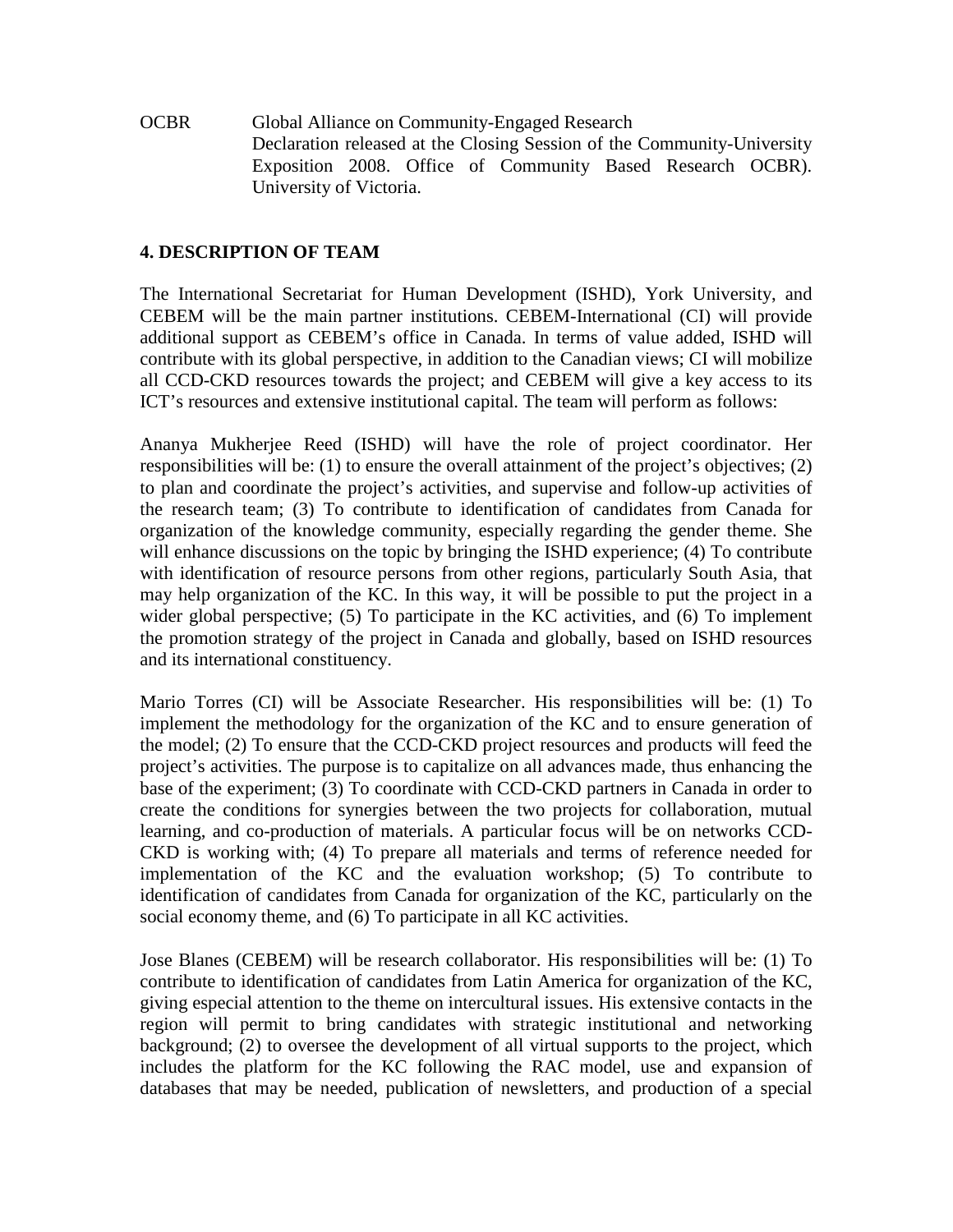issue in a virtual journal, REDESMA or other similar; (3) To be responsible for the supervision of personnel that CEBEM will hire for the project; (5) To contribute to the implementation of the project's promotion strategy in Latin America, based on CEBEM's resources and constituency.

Marcelo Pinto will be responsible for development of the virtual platform. His experience as software developer will ensure adaptation, use, assistance, and services the project may require. He will be also responsible for helping in the use of databases, uploading documents, organizing forums, and solving problems in the operation of virtual tools.

Amelia Garret will be research assistance in CEBEM. She will be on charge of processing of documents, giving support for all communications, conducting searches, and all other support activities that may be required.

## **5. TRAINING (ROLE OF STUDENTS)**

One doctoral student will be hired to fill the role of research assistant in Canada for the following duties:

- 1. To help in the identification of Canadian candidates to the knowledge community in the three selected themes.
- 2. To search potential Canadian experts, graduate programs and networks that could be interested in knowing about the project activities and results, and eventually in using the model to be produced.
- 3. To participate in the organization of the knowledge community.
- 4. To follow up the discussions and activities of the KC and prepare follow up short reports, minutes, and other summaries.

The student will receive training on the Moodle platform, in the RAC model and on the basics of what is virtual education. The purpose will be to prepare a resource person that eventually could continue disseminating information about the model of KC and, more important, be a trainer on the topic and very familiar with some key Latin American development issues.

## **6. BUDGET JUSTIFICATION - FUNDS REQUESTED FROM SSHRC**

### **Total request: 74,950**

### **Personnel costs**

### 1. **Student salaries and benefits / stipend (9900.00)**

Stipend for the doctoral student is calculated according to York's standard rates. The total cost is \$20000; SSHRC's contribution will be matched by York.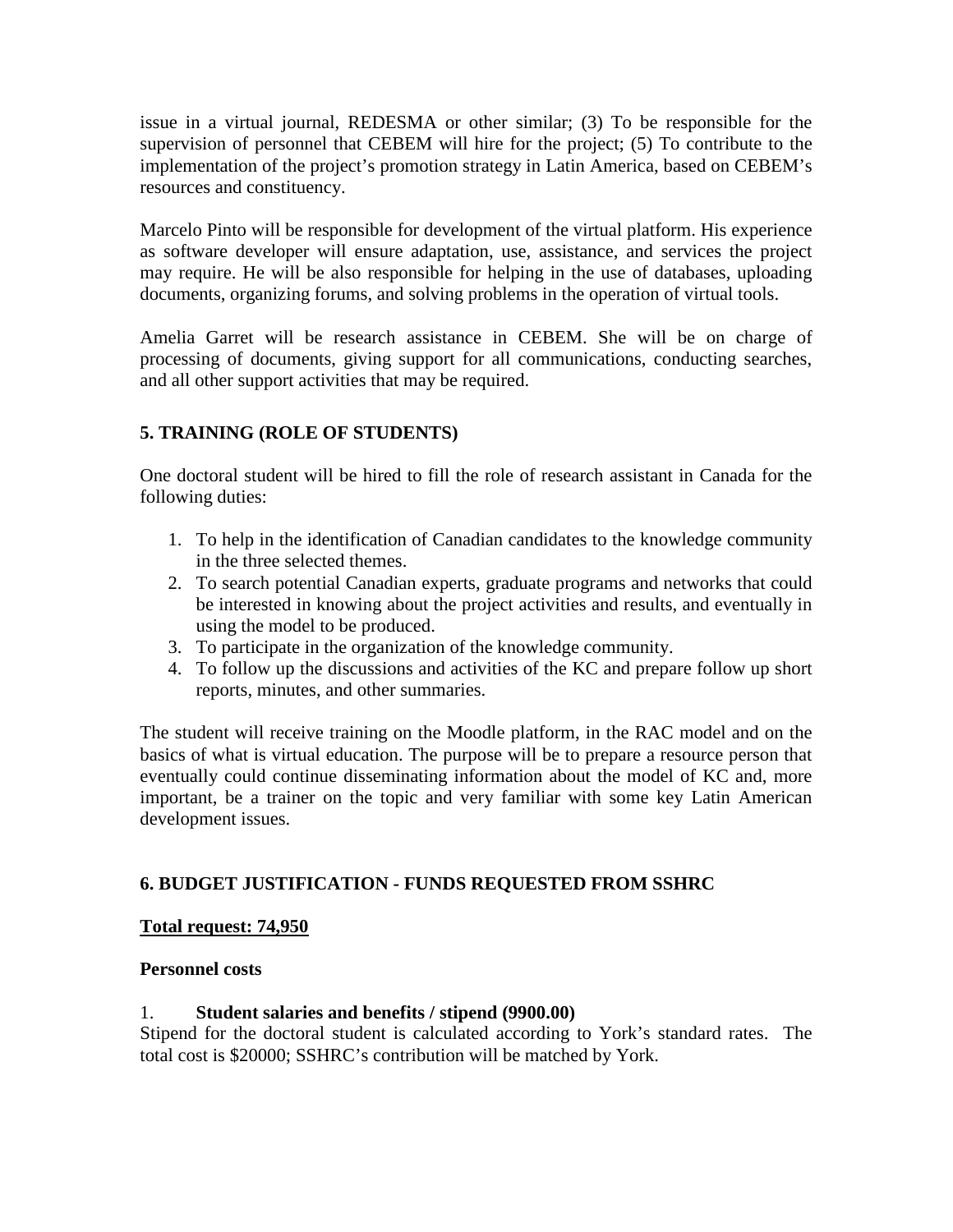### 2. **Non-student salaries**

Salary for Jose Blanes in CEBEM La Paz, Bolivia is calculated at \$1000 per month for 12 months, amounting to \$12,000. \$7200 will be contributed in-kind by CEBEM towards his salary.

Salary for Mario Torres in CEBEM-International, Ottawa is calculated at \$1500 per month for 12 months, amounting to \$18,000. \$10800 will be contributed in-kind by CEBEM-International towards his salary. Salaries paid in cash have been calculated taking into account academic credentials, professional expertise, international experience, and local living costs. The rates have been estimated similar to those included in other projects submitted and approved by IDRC-Canada. The allocated time is a minimum estimation. The experimental character of the project may require more time than expected from the personnel. In this case, the research team will be absorbed any extra cost.

#### **Travel and subsistence costs**

| <b>Travel and subsistence costs</b>         | 11850.00 |
|---------------------------------------------|----------|
| Applicant                                   |          |
| <b>Canadian travel</b>                      | 1300.00  |
| Ottawa - Toronto: 1 person x 480            | 480.00   |
| Hotel accomodation 1p x 3days x 140         | 420.00   |
| Local transportation 1p x 80.00             | 80.00    |
| Per diem $1p \times 80.00 \times 2$ days    | 320.00   |
| <b>Foreign travel</b>                       | 10550.00 |
| Manizales - Toronto: 2 persons x 1250       | 2500.00  |
| Piura (Peru) - Toronto: 1 persons x 1450    | 1450.00  |
| Cuenca (Ecuador) - Toronto: 1 person x 1000 | 1000.00  |
| La Paz (Bolivia) - Toronto: 1 person x 1100 | 1100.00  |
| Hotel 5 person x $130.00$ x 3 days          | 1950.00  |
| Per diem 5 persons x $80.00$ x 4 days       | 1600.00  |
| Airport taxes: 5 persons x 30.00            | 150.00   |
| Local transportation: 5 persons x 80.00     | 400.00   |
| Entry Visa: 4 persons x 75.00               | 300.00   |
| Visitors health insurance: 5 pers. x 20.00  | 100.00   |

These funds are required for organization of the final two-day workshop. Travel expenses have been calculated using online purchase options. Visa entry costs are included for 6 non-Canadian visitors attending the final workshop from Andean countries or other countries if replacements are needed. Final selection of five participants – among all members of the knowledge community – will be done on the base of potential of participants to take the project to the next phase. Hotel and per diem expenses are for visitor participants and correspond to standard rates in Toronto.